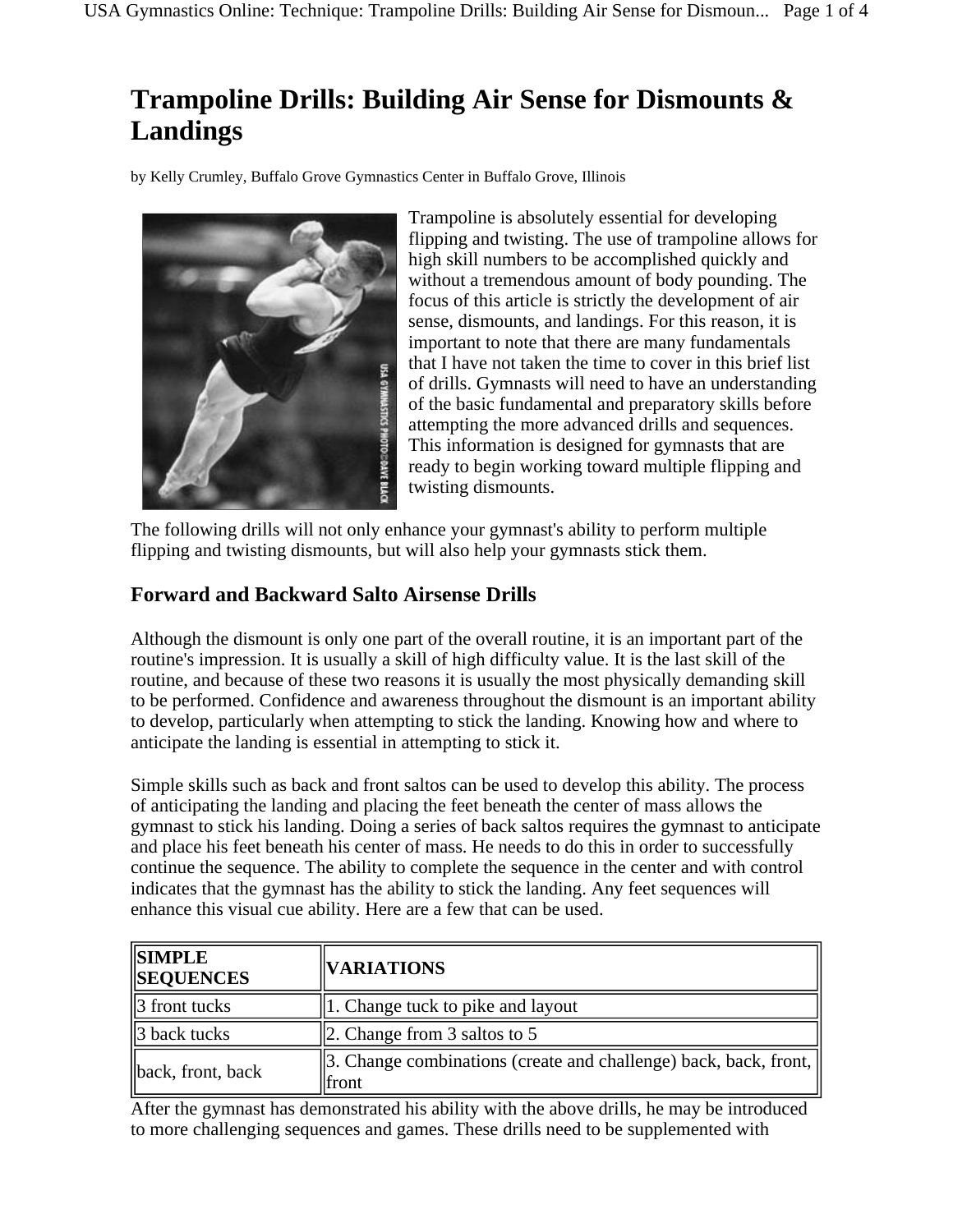standing backs and punch fronts on floor for sticking as well.

**ADD-ON**—Using only back and front saltos, this drill is practicing the anticipation of the landing and placing the feet directly under the body. This increases the ability to stick as well as gives the gymnast some confidence in dismounting.

**FRONT AND BACK PYRAMID—Starting with either a back or front salto, the gymnast** alternates forward with backward flipping by adding one additional front or back each time they switch from forward or backward flipping. The sequence would be as follows: **1 back, 2 fronts, 3 backs, 4 fronts, and 5 backs** or the reverse. This can be done up to 5 and back down to 1.

**IN THE BOX—Draw a box** (2 feet x 2 feet) in the center of the trampoline bed using chalk or tape. Gymnasts play for points. One point is given for each back or front out of a sequence of five that lands in the box. This drill teaches the gymnast to adjust his position back to the center in order to gain points. More advanced gymnasts can simply use the cross marks and land in the center for points.

## **Forward and Backward Twisting Air Sense Drills**

The following sequences are more advanced and require the ability to perform a Brani and backward 1/1 twist. Make sure the forward and backward twisting directions are the same. A no-handed round-off is often not the correct twisting direction for the Brani. Remember, the Brani will lead to the Rudy and later the Randy.

#### **INTERMEDIATE SEQUENCES**

*Brani* Back, Brani, back Brani, back, Brani 3 Branis *Full* Back, full, back Full, back, full 3 fulls Back, Brani, full Back, full, Brani

#### **VARIATIONS**

1. Change combinations (create and challenge)

2. Change from 3 skills to 5

**ADD-ON**—Using backs, fulls, and Branis. This drill helps the anticipation of the landing using very basic twisting skills. This will increase the ability to stick, as well as give the gymnast some confidence in performing twisting dismounts.

To accommodate different ability levels, placing a straight bounce or single salto between twisting skills is sometimes easier until the performer is ready.

### **Dismount Building Blocks**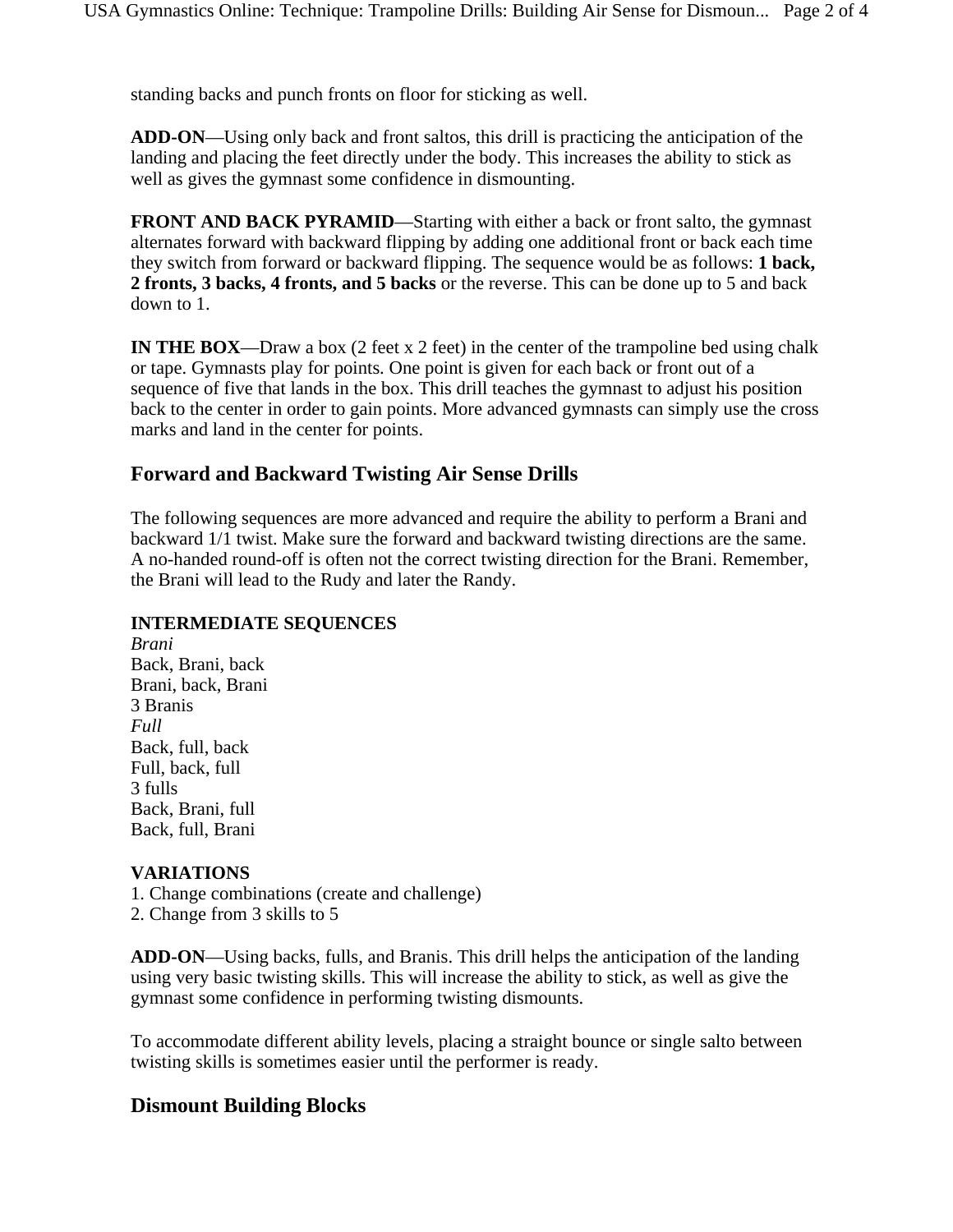Using the following skills as building blocks, the gymnast can create multiple flipping and twisting dismounts. The listed skills can be used in the first or second flip of a double salto. By performing these skills in combination, the gymnast will learn to orient himself while performing the same skills within a double or even a triple salto.

| <b>BACKWARD ROTATION</b>                                                                                               | <b>FORWARD ROTATION</b>                           |
|------------------------------------------------------------------------------------------------------------------------|---------------------------------------------------|
| <b>Backward salto</b>                                                                                                  | Forward salto                                     |
| $\parallel$ Back salto with $\frac{1}{2}$ twist                                                                        | Forward salto with $\frac{1}{2}$ twist (Brani)    |
| $\vert$ Back salto with 1/1 twist                                                                                      | $\Gamma$ Front salto with 1/1 twist               |
| $\parallel$ Back salto with 1½ twist                                                                                   | Front salto with $1\frac{1}{2}$ twist (Rudolph)   |
| Back salto with $2/1$ twist (double full) Front salto with $2/1$ twist                                                 |                                                   |
| Back salto with $2\frac{1}{2}$ twist                                                                                   | Front salto with $2 \frac{1}{2}$ twist (Randolph) |
| $\left\  \text{Back} \right\ $ salto with 3/1 twist (triple full) $\left\  \text{Front} \right\ $ salto with 3/1 twist |                                                   |

Although some of these skills are very advanced, it's important to develop these skills on the trampoline to be used in later development. In the case of floor exercise, it is conceivable for a gymnast to do such skills as whip to back with 2½ twist, punch Rudy or Randy. I would recommend that a large percentage of these twisting skills be learned by age 12-13.

## **Multiple Flipping and Twisting Dismounts**

The terms **IN** and **OUT** are commonly used to describe where twisting occurs with regard to double flipping and twisting skills. The **IN** refers to the first salto and the **OUT** refers to the second salto. A full-in, has a 1/1 twist that happens in the first flip and finishes with a back flip. A Barani-out has a forward flip followed by a ½ twist in the second flip. All double saltos with twisting are termed as a **Fliffus**, all triples saltos with twisting are termed a **Triffus**.

The term **WITHIN** can describe twisting that occurs within the middle flip of a triple salto. In the case of a **Brani Within Triffus**, the performer does three flips. In his first flip he does a forward flip, in the second flip he does a  $\frac{1}{2}$  twist (or Brani), or, and in the third flip he does a back. A good way to learn the visual cues for this skill in the air is to perform the component parts in sequence. For example: front, Brani, back.

## **Developing The Double Twisting, Double Back**

In the sequence **back, full, back, full, back, full,** the gymnast is developing air sense in such a way that he learns to anticipate the landings as well as his positioning in the air. This drill teaches visual points of reference for the **full-in** and the **full-out.** These visual points of reference help to teach the performers position in the air, aiding him to perform a safe and stickable landing. The sequence **full, full, full** helps to do the same for the full-in, full-out or double, double.

Before this can be done the **double back** must first be developed. These are a few drills that will help develop the double back. When developing the double back **an open tuck position** should be used with the drills listed. This position, along with the pike and layout, are important developmental stages. Equally important is the development of the double